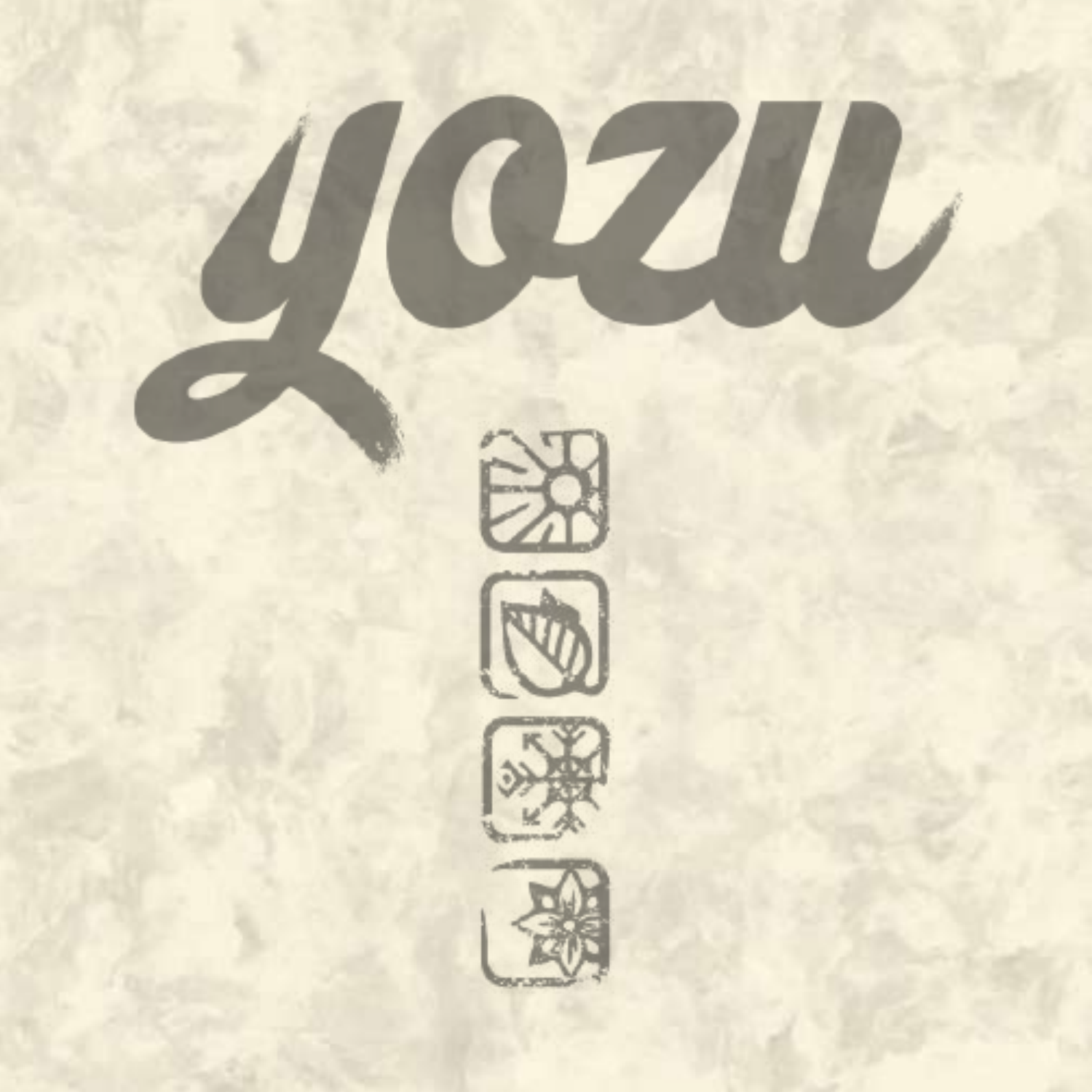#### *YOZU « The Garden of Glittering Memory »*

A game of observation, deduction and memory. For 3 to 6 players, ages 8 and up, 30 minutes duration.

### **COMPONENTS** 32 YOZU cards consisting of 4 animals:



The Panda (peace) The Carp (abundance) The Dragonfly (grace) The Tiger (strength)

> in the 4 seasons: Spring (green) Summer (Yellow) Fall (Red) Winter (Blue).

16 different cards, each card in duplicate.

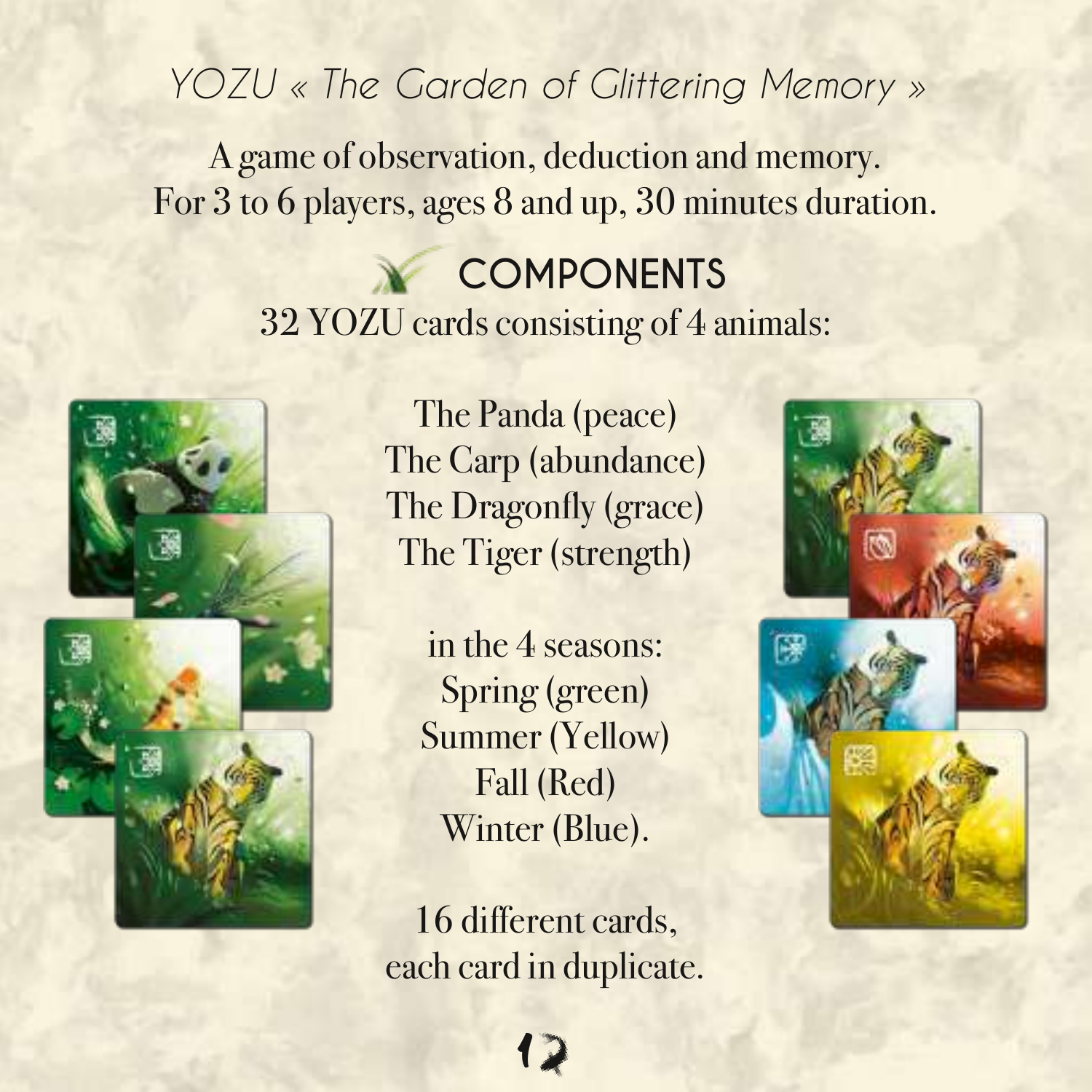## **SET UP**

Shuffle the cards and create a deck, face down, in the middle of the playing area.

Give each player a card he or she places in front of themselves, face up.

# **GOAL OF THE GAME**

Be the first to collect and complete a «YOZUKA»: The 4 different animals in the same season or a «YOZUMI»: an identical animal in the 4 different seasons.

2

YOZUKA of Winter

YOZUMI of Carps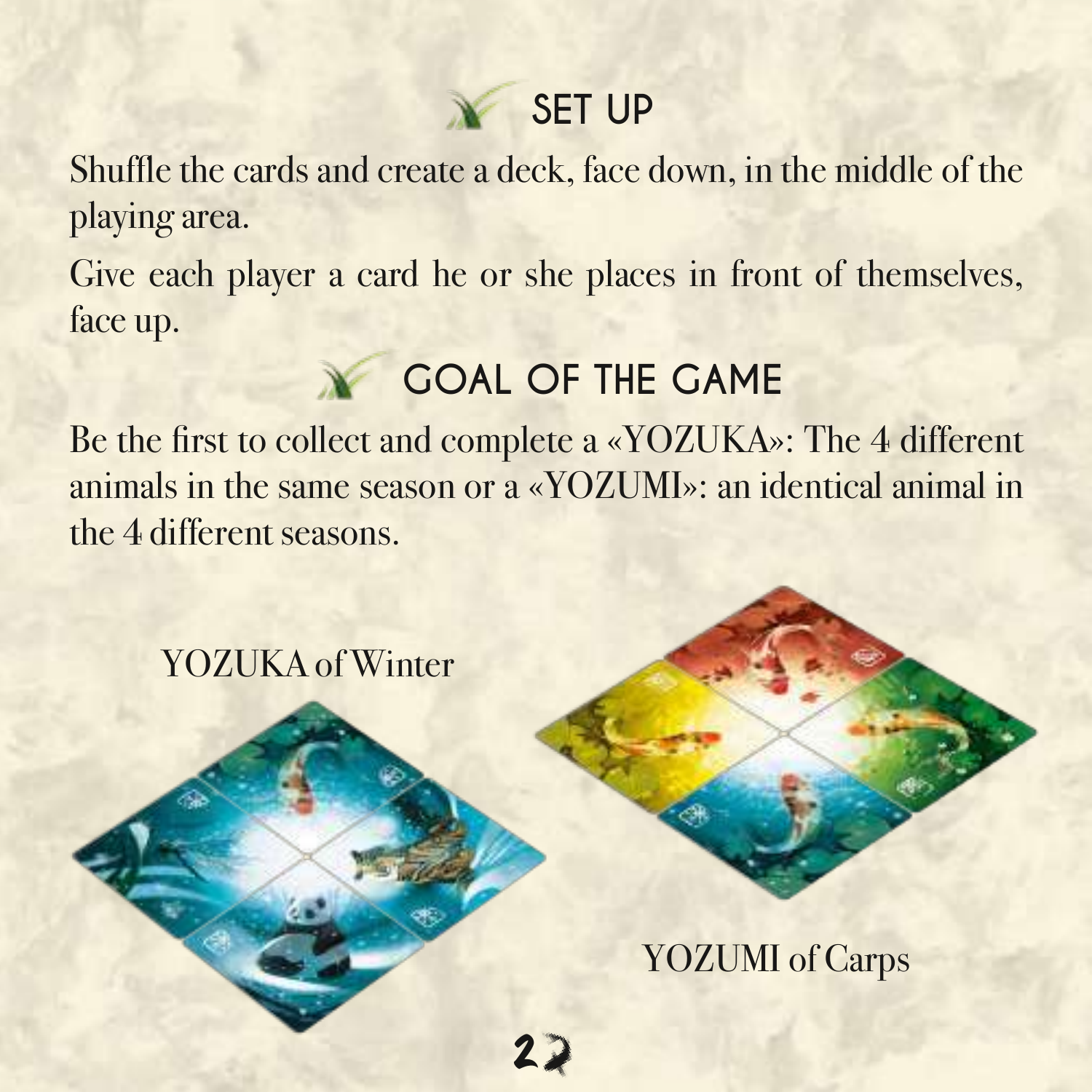# **GAME PLAY**

Randomly determine who goes first. He or she will be the Oracle.

**The Oracle draws the first two cards** from the deck and consults them secretly.

If the Oracle draws two strictly identical cards (the same animal in the same season), put them back in the deck, shuffle the deck again and draw two new cards.

#### **The other players have to guess one of the two cards the Oracle has in hand.**

The player sitting to the left of the Oracle makes a first guess, made up of one animal and one season:

1 - If the proposal corresponds exactly to one of the two cards, the Oracle gives that card to the player.

The winner can then put it in front of him or herself, or exchange it with a card already in front of another player. Then, the Oracle keeps the second card in front of him or herself, without possibility of exchange.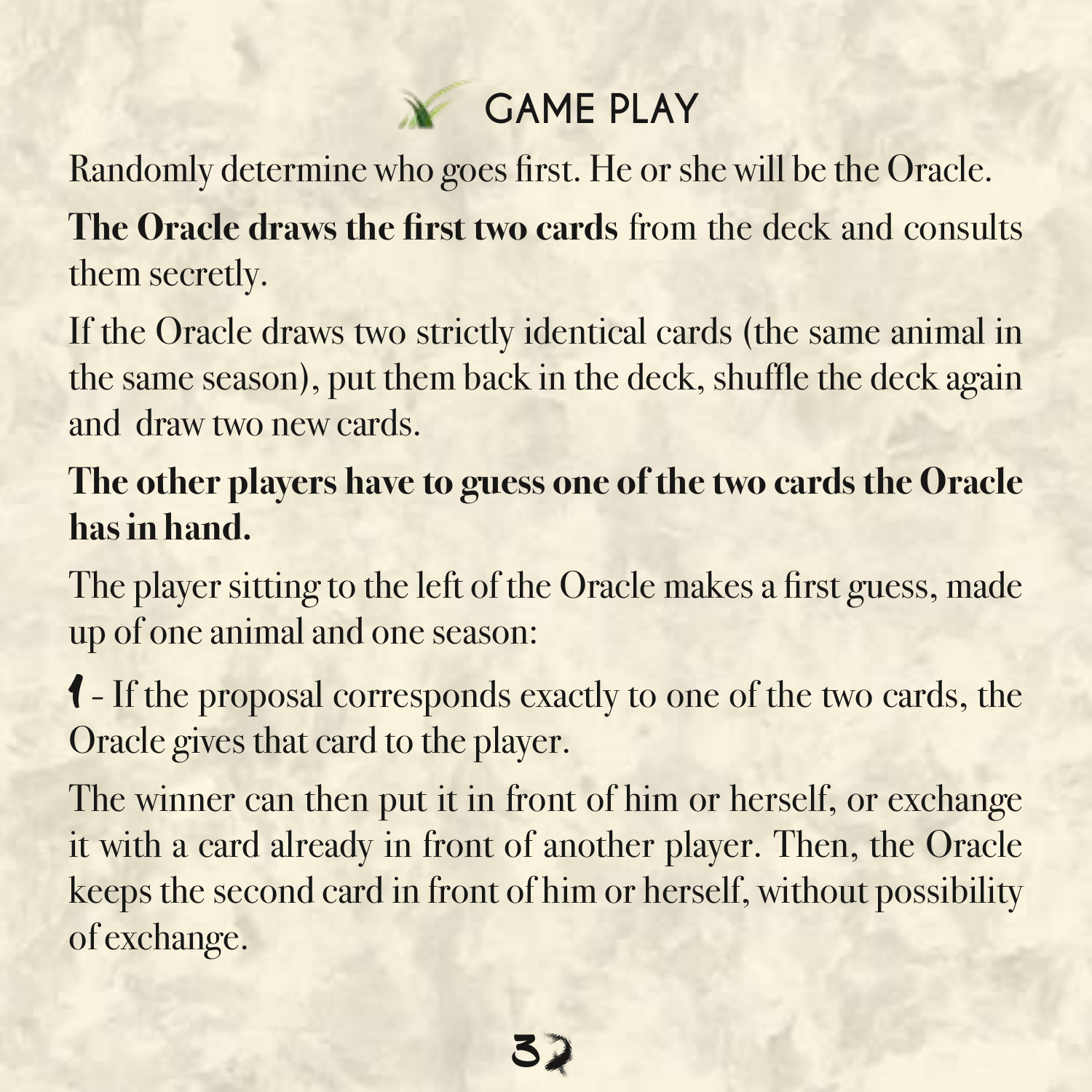2 - If the proposal does not correspond exactly to one of the two cards but if one element (animal or season) is nevertheless present, the Oracle has to indicate to all players the element present.

If both proposed elements are present but on two different cards, the Oracle only has to reveal one of his or her choice.

It is then up to the next player to make a new proposal, with a limitation: **he or she cannot guess the element which has just been revealed by the Oracle**.

3 - If the proposal contains no element present on the cards, the Oracle announces it and the following player clockwise can make a proposal without any limitation.



As long as one of the two cards of the Oracle has not been guessed, the other players continue to make proposals in turn. Once one of the two cards is guessed and the other is kept by the Oracle, go to the next round, the player sitting on the left of the Oracle becomes the new Oracle and draws two new cards from the deck.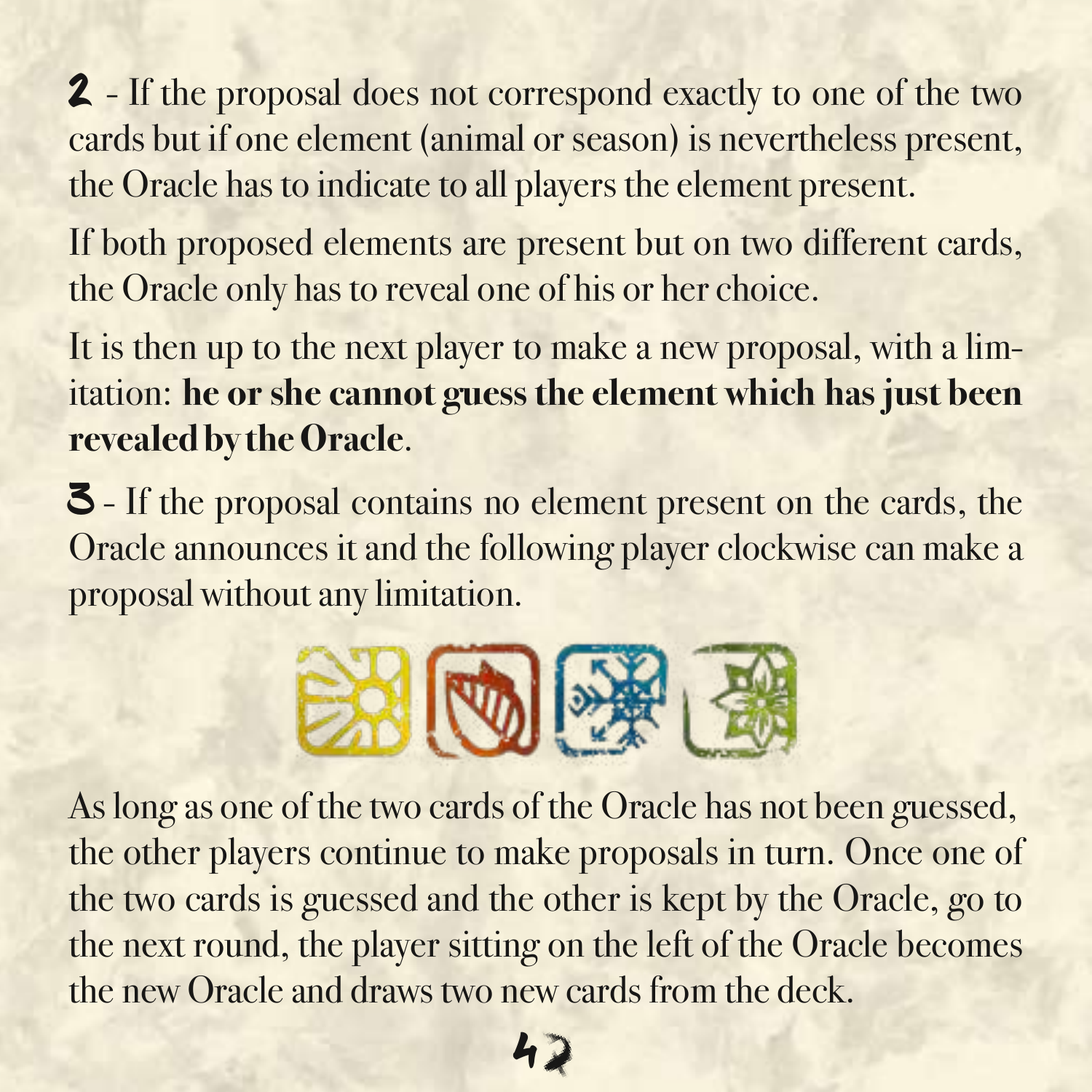**Example** : The Oracle draws the cards « Winter Panda » and « Summer Tiger ».



1. The first player guesses « Summer Panda », the Oracle has the choice to announce « Panda » or « Summer », both present on his cards. He announces « Summer ».

**2.** The following player cannot therefore propose « Summer », so proposes « Spring Tiger ». The Oracle announces « Tiger ».

3.The following player cannot propose « Tiger », so tries « Fall Dragonfly ». The Oracle answers « Nothing ».

4.The next player announces « Summer Tiger ». The Oracle gives it to the winner who can keep it or exchange it with any card in front of another player. The Oracle then keeps the « Winter Panda » with no possibility of exchange.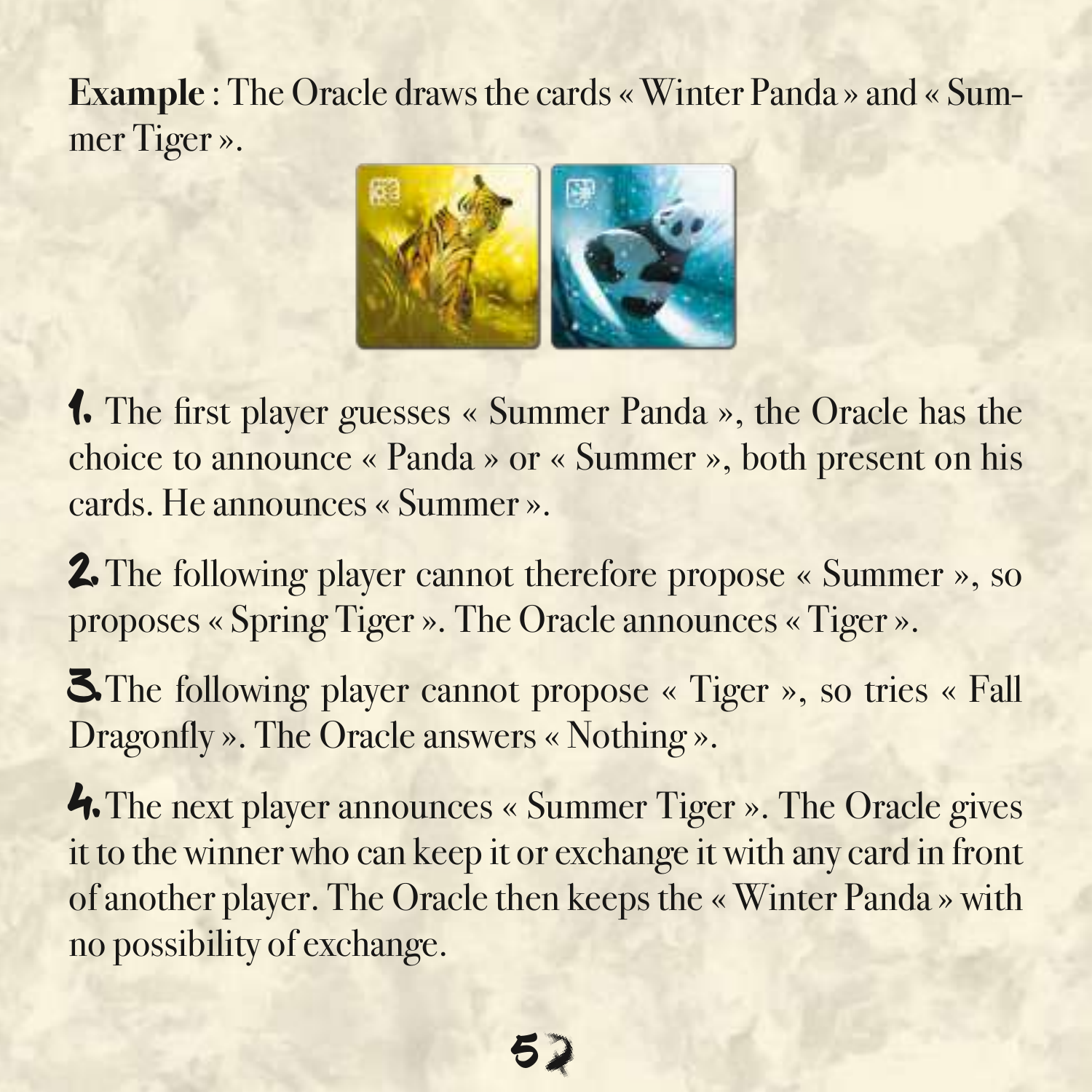### **END OF THE GAME**

Rounds continue until a player manages to collect a YOZUKA or a YOZUMI, and he or she immediately wins the game.

Tradition dictates that we must play several games in a row, and a player must win twice in order to become a true...

 $\epsilon$ 

**...Master of Yozu.**